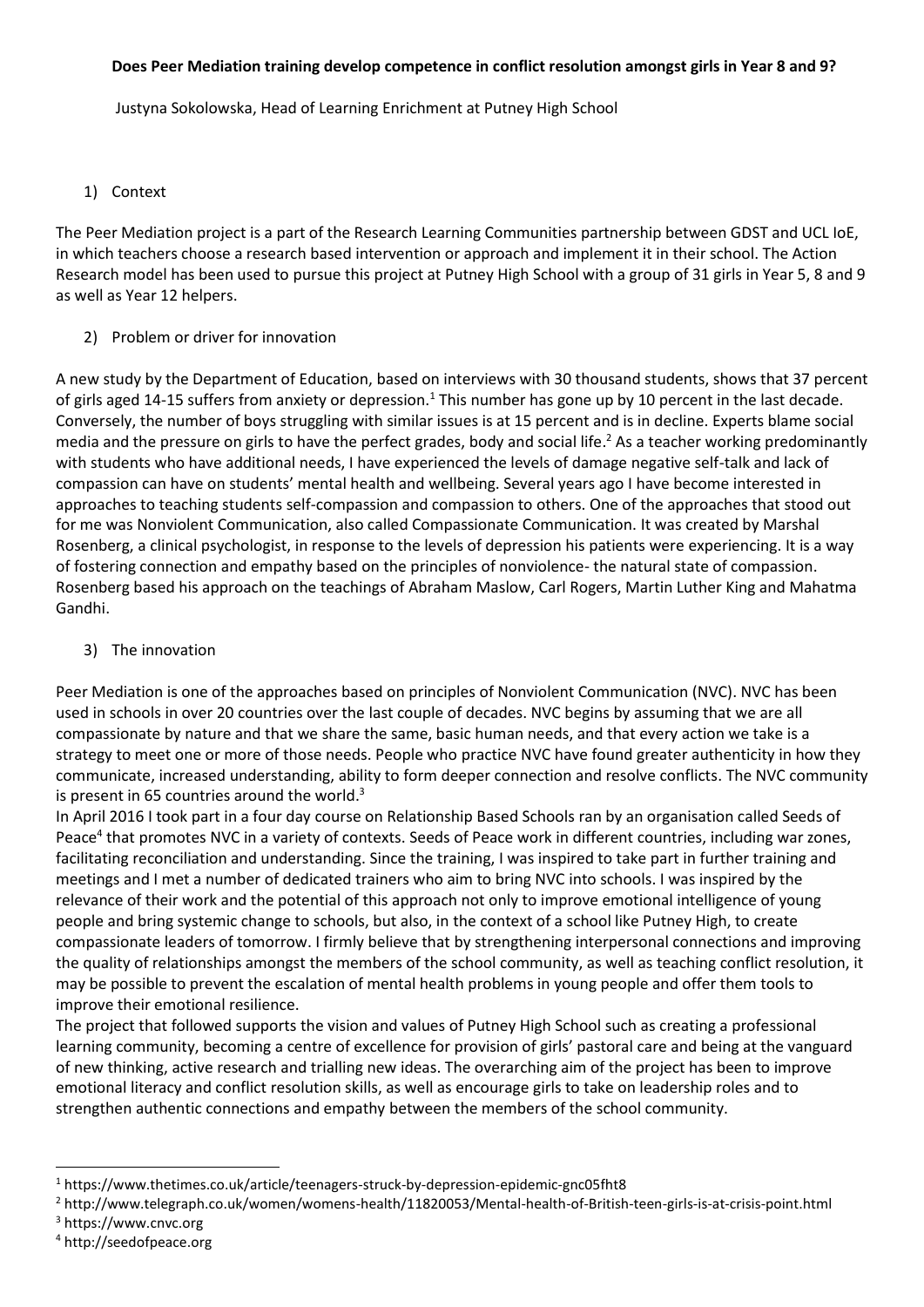Initial findings of the project based on interviews with teachers and leaders, as well as a questionnaire completed by over 200 girls, show (amongst other things) that girls at Putney High School are empathic and compassionate. This created potential for the project to use that competence and not just teach the approach to girls, but also develop their leadership skills and independence by allowing them to share this learning in school and with the wider community.

## 4) Activities and interactions

In February 2017 girls in Year 8 and 9 completed questionnaires and voted for a 'peer mediator' in their forms – someone they would trust and talk to if there was a conflict or fall out with their friend. They chose two girls in each form who got trained and nominated as the forms' 'peer mediator'. 21 girls were trained by a certified NVC trainer Daren DeWitt<sup>5</sup> on 21 and 24 February. Parents were informed that Peer Mediation is intended for the 'middle' range of conflicts in a school. Serious conflict will still be dealt with by adults. The aim of the training was for girls to be able to resolve conflicts in their peer group.

The response from girls who were trained was overwhelmingly positive, with 95 percent of girls agreeing that the course increased their competence in resolving conflicts and 90 percent agreeing that it helped them develop leadership skills. Girls engaged in activities and enthusiastically took on the challenge to promote approaches to conflict resolution and empathy in their peer groups.

In March and April 2017 girls have been developing their own way of sharing the learning with their form and organising mediation sessions. They met on 9 March to discuss and share their experiences and discuss next steps. Some of the girls took on leadership roles and lead on aspects of the programme, such as training for younger students, setting up the email and presenting about peer mediation to a wider audience.

In July 2017 eight girls in Year 8 adapted the training programme and resources and delivered two days of training to 10 girls in Year 5 chosen by their peers to be peer mediators.Year 5 girls were thrilled to learn from their older peers and described the course as fun and informative. The Peer Mediators in Year 8 will deliver the course to Year 7 girls next year and there is also an intention to extend this course to other local schools.

# 5) Learning

Topics covered in training included students' own responses to conflict, self-empathy, win/win approach to conflict resolution, safe ways of expressing anger, helping others to feel safe during mediation, expressing feelings, understanding universal human needs, distinguishing between facts and opinions, active listening skills, seeing both sides of an argument, using questions to help get a solution, working with a partner in mediation, in-depth practice of the five stages of the mediation process and dealing with difficulties during mediations.

As a part of the course, girls were asked to form kind and unkind responses to hurtful things other people might say, both 'inner' responses (self-talk) and how they might respond to the other person. Hearing girls transform their selftalk and responses into those filled with empathy and compassion with such ease, authenticity and awareness of feelings and needs, I was confident their competence in offering empathy and compassion to those in conflict was growing. Girls completed two questionnaires, one directly following the training and one six weeks later. It was clear from their responses that they assimilated the learning and attempted to use it in the context of their peer group. Some girls commented that what they have learned will help them not just in being mediators but to better understand self and other people.

## 6) Changes in behaviour

Following the initial training, girls made posters and presentations to their forms to promote Peer Mediation. Girls who took part in the training said that it enhanced their understanding of themselves and other people. They were commenting on how everyone should learn about what they have learned and they took on initiative to actually train younger students.

They have had several successful mediation sessions but they felt it was not easy for their peers to share their problems. Even though girls who participated were chosen by their peers as those they would trust to resolve conflicts, it still remains a challenge to encourage students to seek help when they are in disagreement.

**<sup>.</sup>** <sup>5</sup> http://nvc-resolutions.co.uk